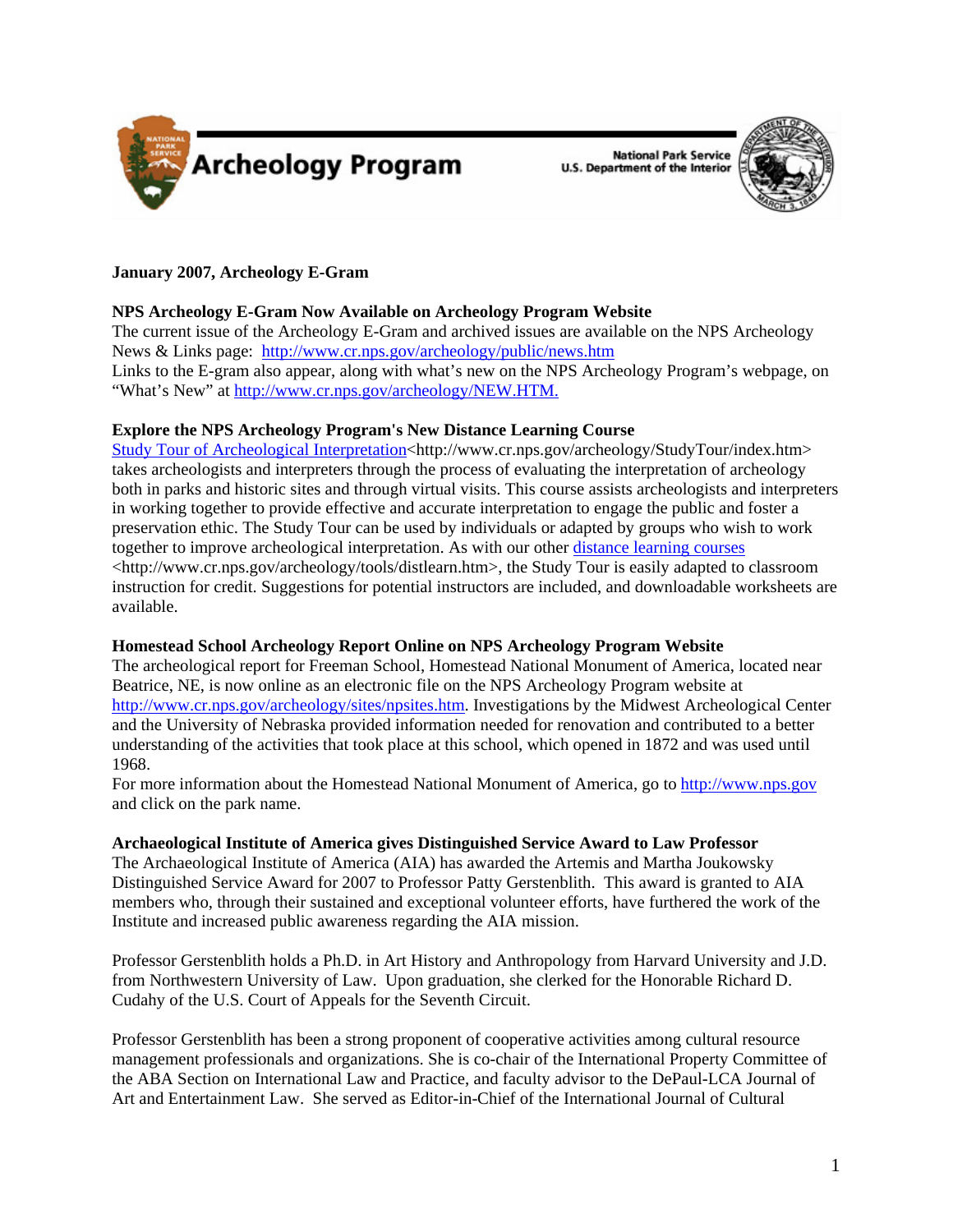Property (1995-2002) and was a member of the U.S. Cultural Property Advisory Committee (2000-2003). Professor Gerstenblith teaches and publishes in the field of cultural heritage and law and the arts and is the director of DePaul University's College of Law Program in Cultural Heritage Law. Her most recent article "Acquisition, Deacquisition and the Fiduciary Obligations of Museums to the Public," was published in the Cardoza Journal of International and Comparative Law.

### **George Wright Society grants Cultural Resource Management Award to Archeologist**

Every two years, the George Wright Society recognizes excellence in the management of parks, archeological sites, and other places of cultural significance. For the first time in the history of the award, the Cultural Resource Management Award has gone to someone outside of the U.S. The George Wright Society has awarded the Cultural Resource Management Award for 2007 to Dr. Nelly M. Robles Garcia. Dr. Robles Garcia is director of the Monte Alban Archaeological Zone in Oaxaca, Mexico, and an ICCROM (International Centre for the Study of the Preservation and Restoration of Cultural Property) Council Member. An archeologist with the Instituto Nacional de Antropología e Historia (National Institute of Anthropology and History), Robles Garcia has been a tireless and effective advocate for a resource management approach to the cultural heritage of Mexico and Latin America.

Dr. Robles Garcia is also noted for her publication "The Management of Archaeological Resources in Mexico: Oaxaca as a Case Study," which is available in translation on the Society for American Archaeology website at [http://www.saa.org/publications/oaxaca/cover.html.](http://www.saa.org/publications/oaxaca/cover.html)

The award will be presented to Dr. Robles Garcia at a banquet during the George Wright Society conference in St. Paul, MN, April 16-20, 2007.

### **NPS Archeologist John Ehrenhard retires**

John Ehrenhard, director of the NPS Southeast Archeological Center, retired in December 2006, at the end of 34 years of service to the NPS. He began is career in the NPS in 1971 first as an archeological technician and then as an archeologist at the Midwest Archeological Center. From there he moved to a position of supervisory archeologist at the Southeast Archeological Center, served as Chief of the Interagency Archeological Services Division, and then Director of the Southeast Archeological Center.

Throughout his career John has been an innovator, visionary, and leader in archaeological methods that include remote sensing, site stabilization, and public archeology. He conducted some of the earliest work in remote sensing and site stabilization in the NPS. Through his work and publications John was instrumental in the development and application of these techniques to cultural resource management throughout the NPS, especially in the southeastern U.S., resulting in significantly more efficient and cost effective site study and management methodologies agency wide. He is recognized as a national leader in archeological site stabilization.

John was an innovative pacesetter in establishing working relationships with universities and other cultural organizations to promote understanding and cooperation at both the national and international levels resulted in the exchange of faculty, staff, and students for the purpose of presenting seminars, workshops, courses, and conferences; education and training opportunities; the exchange of information; as well as joint projects that have particularly benefited the NPS by providing cost-free labor from overseas students in undertaking CRM responsibilities to southeastern parks. Of particular note are MOUs to promote co-operation with the Department of Archaeology, University of Umea, Sweden and the National Heritage Board, Stockholm, Sweden; The McDonald Institute for Archaeological Research, University of Cambridge, United Kingdom; National Parks and Wildlife Service, Flinders University of South Australia; and the Department of History and New Technologies, University of Barcelona.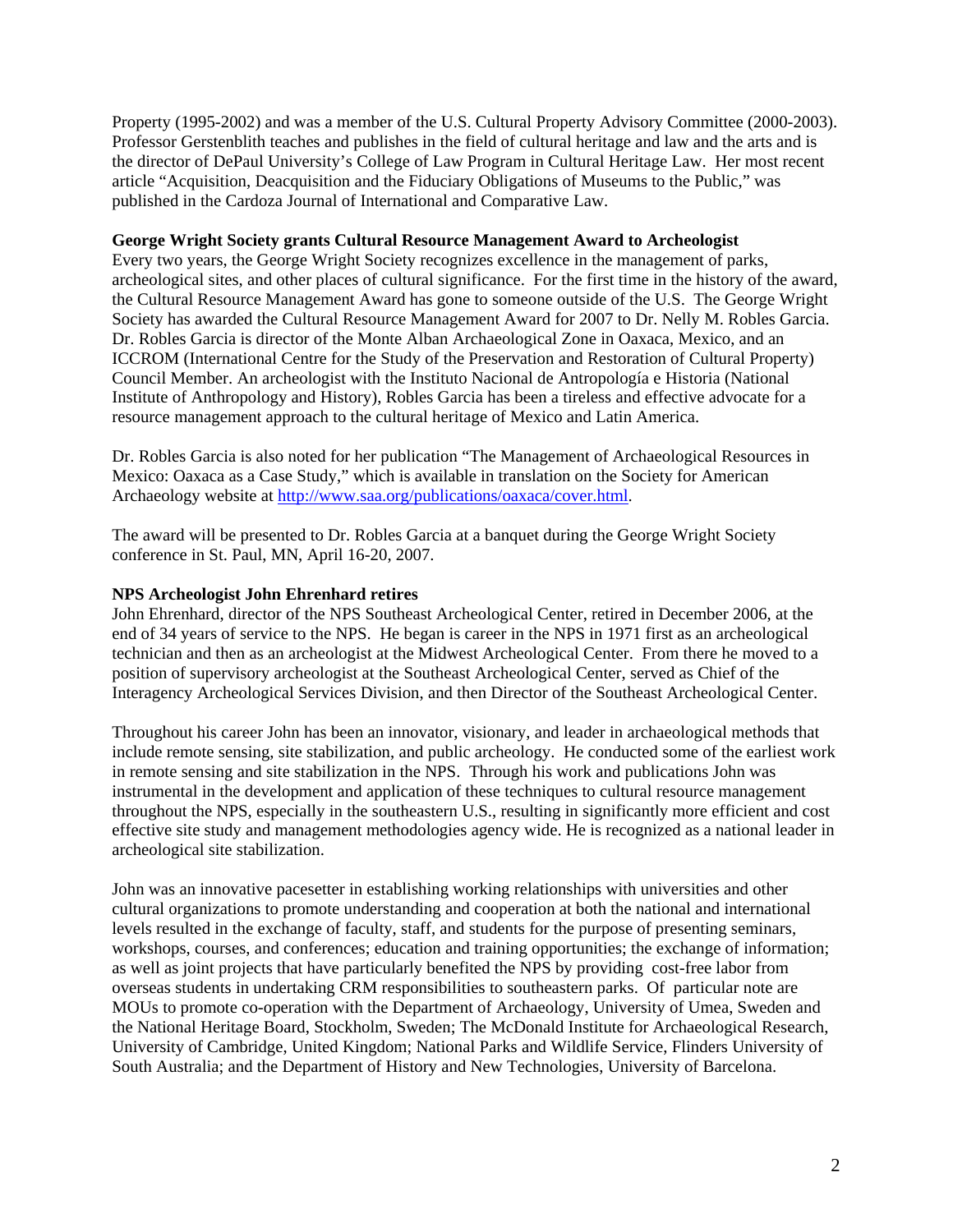John is a leader in bringing diversity into NPS archeology. His efforts to bring African Americans into the profession is demonstrated by his work over the years with Florida A&M University (FAMU) which has provided many opportunities for African American students to work at the Southeast Archaeological Center, gaining valuable career and professional development experience. He oversaw the designation of the NPS Southeast Archeological Center as a research facility for the National Underground Railroad Network to Freedom.

John is a nationally and internationally recognized advocate for public archeology and outreach. Through professional papers, posters, sessions at professional meetings, popular books, brochures, and interpretative performances he has significantly impacted how the past is presented to the public. He spearheaded a major development within the NPS to strengthen the relationship between archeology and public interpretation and ultimately to improve the ways that archeology is presented to the public. He has engaged archeologists, interpreters, and educators in the process encouraging new and productive collaborations that benefit both the Service, parks, and the public.

John holds an M.A. degree in Archeology from the University of Nebraska, and was elected to the Society of Sigma Xi in 1976. He has prepared over 24 reports and publications on archeological remote sensing, archeology and public education, cultural resource protection, and archeological site stabilization.

His many friends and colleagues wish John the very best in his retirement. (We thank Paul Hartwig for the longer text from which this announcement was taken.)

### **Archeological Resources Protection Training in Las Vegas, NV**

NPS is hosting Archeological Resources Protection training (ARPTP) February 26-March 2, 2006, in Las Vegas, NV. This 37 hour FLETC course provides training in all aspects of an archeological resource violation investigation and the subsequent prosecution of crimes. It is taught be accomplished instructors who are nationally-recognized subject matter experts in the fields of law enforcement, archeology, and law.

For NPS registration information, contact Wiley Golden, (912) 267-2246; wiley golden@nps.gov. All others should contact Virginia McCleskey, (912)554-4828.

### **"Oh, Ranger!" to be Updated; New Stories Wanted**

The beloved "Oh, Ranger!" book, first published in 1928 by Horace Albright and Frank Taylor (and available online at [http://www.cr.nps.gov/history/online\\_books/albright3/index.htm](http://www.cr.nps.gov/history/online_books/albright3/index.htm)!), is being brought into the 21<sup>st</sup> century. The book, meant for a popular audience, recounted memorable events in the working lives of national park rangers. Through the combined efforts of Eastern National and the American Park Network, a new version of "Oh, Ranger!" is in preparation, featuring anecdotes from a more recent generation of NPS employees, which are currently being solicited. The new "Oh, Ranger!" due to be published early this summer, will feature stories by park employees and alumni in the following categories:

 Animal encounters Search and Rescue Culture and History **(including archeology!)** Scientific Discovery **(including archeology!)** Exploration and adventure Firefighting Forces of nature Life changing experiences.